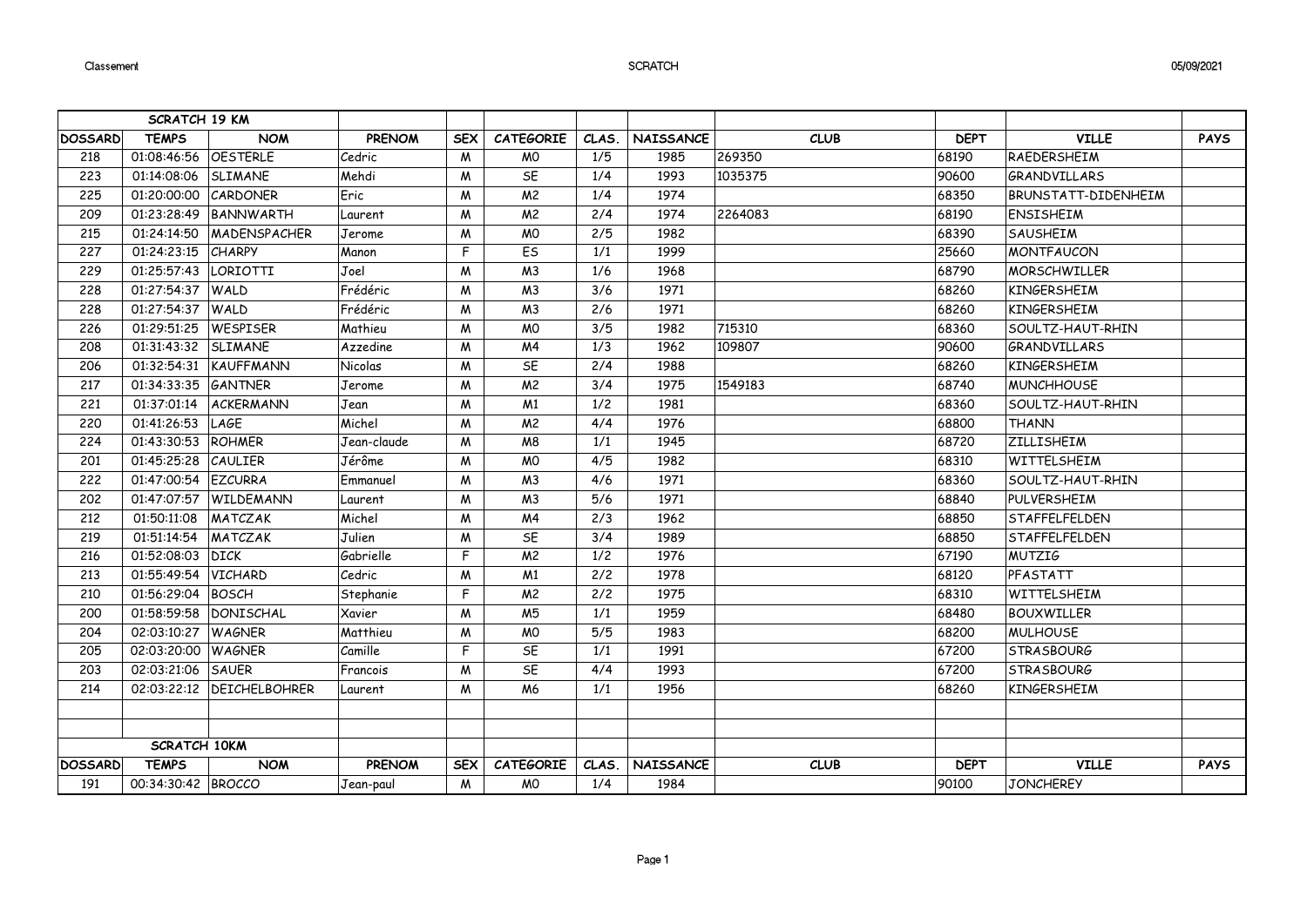## SCRATCH

| <b>DOSSARD</b> | <b>TEMPS</b>          | <b>NOM</b>                | <b>PRENOM</b> | <b>SEX</b>   | <b>CATEGORIE</b> | CLAS.                    | NAISSANCE | <b>CLUB</b> | <b>DEPT</b> | <b>VILLE</b>               | <b>PAYS</b> |
|----------------|-----------------------|---------------------------|---------------|--------------|------------------|--------------------------|-----------|-------------|-------------|----------------------------|-------------|
| 176            | 00:35:07:19           | <b>ATRAS</b>              | Cyril         | M            | <b>MO</b>        | 2/4                      | 1982      | 2135869     | 68950       | REININGUE                  |             |
| 195            | 00:36:36:55 SCHWERTZ  |                           | Cédric        | M            | SE               | 1/7                      | 1993      |             | 68790       | MORSCHWILLER LE BAS        |             |
| 183            | 00:40:03:44 KREITTNER |                           | Anthony       | $\mathsf{M}$ | SE               | 2/7                      | 1988      | 2282428     | 68700       | <b>CERNAY</b>              |             |
| 189            |                       | 00:40:47:26 PAPE JUILLARD | Chantal       | F            | M <sub>3</sub>   | 1/4                      | 1971      |             | 2914        | DAMVANT                    |             |
| 193            |                       | 00:41:34:33 NGUYEN-SIMON  | Shiki         | F            | SE               | 1/5                      | 1990      |             | 83200       | <b>TOULON</b>              |             |
| 184            | 00:41:55:51           | <b>LECHERE</b>            | Jerome        | M            | M <sub>1</sub>   | 1/3                      | 1979      | 2324313     | 68400       | RIEDISHEIM                 |             |
| 179            | 00:41:57:07           | GUTH                      | Marie         | F            | SE               | 2/5                      | 1997      |             | 68440       | <b>HABSHEIM</b>            |             |
| 187            | 00:43:19:38           | <b>MUNCK</b>              | Tristan       | M            | SE               | 3/7                      | 1991      | 2155298     | 68200       | <b>MULHOUSE</b>            |             |
| 192            | 00:44:20:58           | BARDONNAUD                | Nicolas       | M            | <b>MO</b>        | 3/4                      | 1982      |             | 68100       | <b>MULHOUSE</b>            |             |
| 159            |                       | 00:44:52:57 BANNWARTH     | Sandra        | F            | M <sub>1</sub>   | $\overline{1/5}$         | 1978      | 2264084     | 68190       | <b>ENSISHEIM</b>           |             |
| 175            | 00:45:14:18           | CARMONA                   | Donata        | F            | M <sub>2</sub>   | 1/7                      | 1974      | 2190441     | 68990       | <b>GALFINGUE</b>           |             |
| 171            | 00:45:57:53 CUNIN     |                           | Thomas        | M            | SE               | 4/7                      | 1993      |             | 68290       | BOURBACH-LE-BAS            |             |
| 156            | 00:46:16:47 MULLER    |                           | Jacques       | M            | M <sub>4</sub>   | 1/2                      | 1966      | 2255537     | 68100       | <b>MULHOUSE</b>            |             |
| 181            | 00:46:17:54           | <b>UMBRECHT</b>           | Coralie       | F            | M <sub>1</sub>   | 2/5                      | 1977      | 2215978     | 68790       | MORSCHWILLER-LE-BAS        |             |
| 186            | 00:46:35:38           | <b>LITZLER</b>            | Audrey        | F            | SE               | 3/5                      | 1989      | 2315223     | 68270       | WITTENHEIM                 |             |
| 146            | 00:46:54:35 WURTH     |                           | Christine     | F            | M <sub>4</sub>   | 1/2                      | 1965      |             | 68790       | MORSCHWILLER-LE-BAS        |             |
| 188            | 00:46:56:53           | <b>VEDEL</b>              | Matthieu      | M            | SE               | $\overline{5/7}$         | 1990      |             | 68790       | MORSCHWILLER-LE-BAS        |             |
| 149            | 00:46:56:57           | <b>HABY</b>               | Virginie      | F            | M <sub>1</sub>   | 3/5                      | 1981      |             | 68490       | BANTZENHEIM                |             |
| 172            |                       | 00:47:00:29 HEITZMANN     | Pascal        | M            | M <sub>5</sub>   | 1/3                      | 1961      |             | 68500       | <b>WUENHEIM</b>            |             |
| 194            | 00:47:00:32 FRANCOIS  |                           | Jean-baptiste | M            | M <sub>1</sub>   | 2/3                      | 1979      |             | 68350       | <b>BRUNSTATT-DIDENHEIM</b> |             |
| 150            |                       | 00:47:06:21 VANDEVELDE    | Patrice       | M            | M <sup>2</sup>   | 1/1                      | 1976      |             | 68990       | <b>GALFINGUE</b>           |             |
| 180            | 00:47:10:58 ECHAHDI   |                           | Chahida       | F            | M <sub>4</sub>   | 2/2                      | 1964      | 1769389     | 68540       | <b>BOLLWILLER</b>          |             |
| 169            | 00:47:40:33 CAQUEL    |                           | Philippe      | M            | M <sub>5</sub>   | 2/3                      | 1957      |             | 68310       | WITTELSHEIM                |             |
| 178            | 00:47:48:50           | MEHR                      | Aurore        | F            | M <sup>2</sup>   | $\overline{2/7}$         | 1974      |             | 68250       | PFAFFENHEIM                |             |
| 168            | 00:48:21:58           | <b>BOURDENET</b>          | Marie-laure   | F            | M <sub>3</sub>   | 2/4                      | 1969      |             | 68310       | WITTELSHEIM                |             |
| 167            | 00:49:35:14           | <b>YAMANI EL OUAFA</b>    | Majda         | $\mathsf{F}$ | M <sub>1</sub>   | 4/5                      | 1981      |             | 68850       | <b>STAFFELFELDEN</b>       |             |
| 196            | 00:50:07:10 CAODURO   |                           | Christian     | M            | M <sub>5</sub>   | $\overline{\frac{3}{3}}$ | 1957      |             | 68400       | RIEDISHEIM                 |             |
| 153            | 00:50:18:48           | WISSON                    | Brigitte      | F            | M <sup>2</sup>   | 3/7                      | 1974      | 1999042     | 68840       | PULVERSHEIM                |             |
| 157            | 00:50:54:14 HERTEL    |                           | Barbara       | F            | M <sup>2</sup>   | 4/7                      | 1975      | 1786719     | 68310       | WITTELSHEIM                |             |
| 190            | 00:51:32:04 THIEBAUT  |                           | Helene        | F            | M <sub>2</sub>   | 5/7                      | 1972      |             | 68740       | <b>RUSTENHART</b>          |             |
| 148            | 00:51:49:48   MEYER   |                           | Huguette      | F            | M <sub>5</sub>   | 1/1                      | 1960      |             | 68000       | COLMAR                     |             |
| 147            | 00:51:59:12           | MECHALI                   | Paul          | M            | M <sub>7</sub>   | 1/1                      | 1947      |             | 68200       | <b>MULHOUSE</b>            |             |
| 152            | 00:52:04:06           | <b>KAMM-THOMANN</b>       | Natalie       | F            | <b>MO</b>        | $\overline{1/4}$         | 1984      |             | 67650       | DAMBACH-LA-VILLE           |             |
| 160            | 00:52:29:54           | <b>ULRICH</b>             | Estelle       | F            | M <sub>1</sub>   | 5/5                      | 1977      | 2194645     | 68100       | MULHOUSE                   |             |
| 162            | 00:53:50:16 MULLER    |                           | Olivier       | M            | SE               | 6/7                      | 1992      |             | 68120       | PFASTATT                   |             |